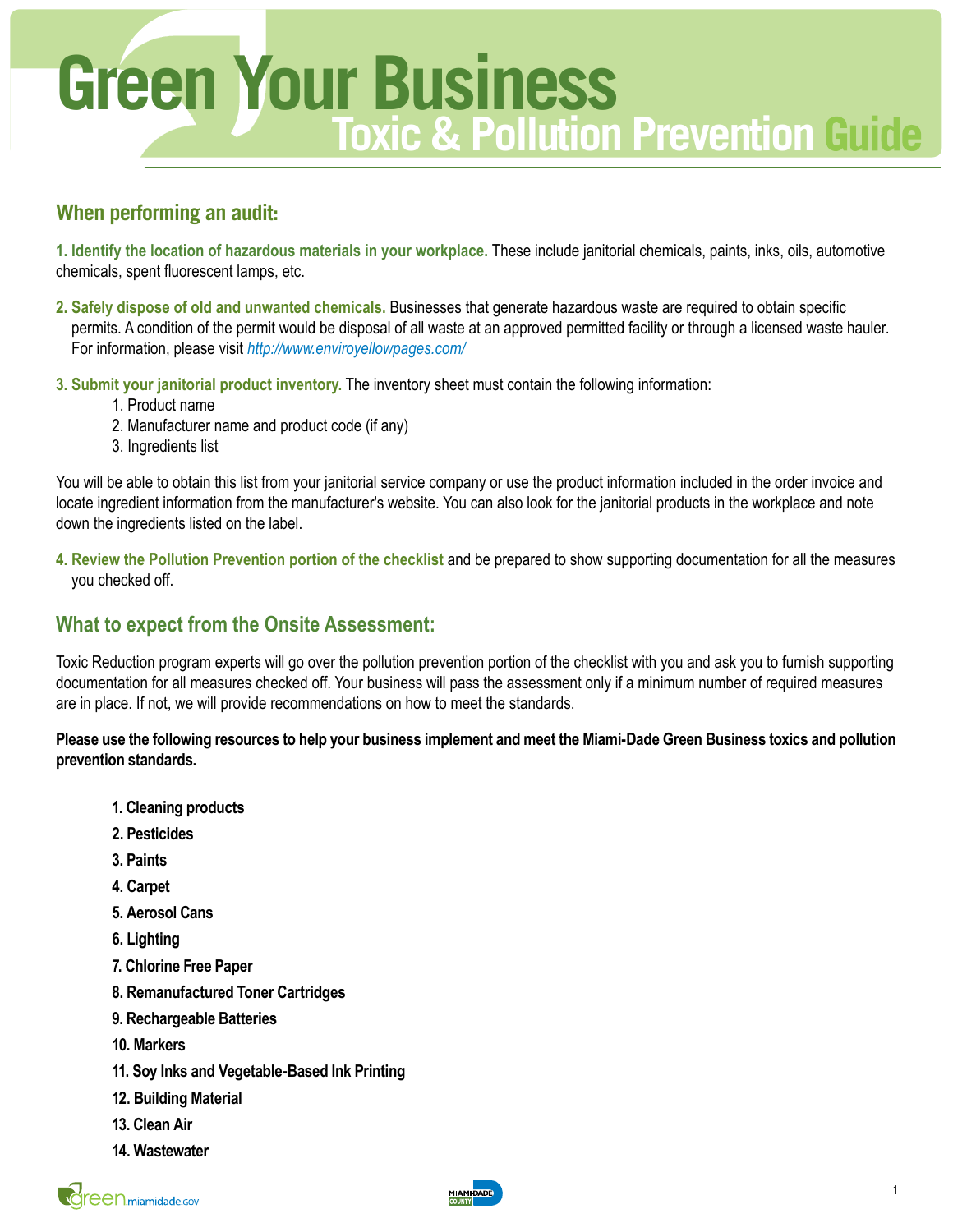

#### **1. Cleaning Products**

In order to be recognized as a Miami-Dade Green Business, businesses must use low-toxic cleaning products. Commonly used janitorial cleaning products contain ingredients that may cause harm to human health, indoor air quality and the environment. Since it's hard to know what many "green" (or natural, environmentally friendly) product claims mean, please follow the guidelines below to meet program standards:

| If you contract with a janitorial service company (medium<br>and large businesses)                                                                                                                                            | If you clean your own facility (small and home based<br>businesses)                                                                                                                                                                                                                                                                                                                                                   |
|-------------------------------------------------------------------------------------------------------------------------------------------------------------------------------------------------------------------------------|-----------------------------------------------------------------------------------------------------------------------------------------------------------------------------------------------------------------------------------------------------------------------------------------------------------------------------------------------------------------------------------------------------------------------|
| Use 3rd party certified institutional grade products, such as:<br>• Miami-Dade Approved Janitorial Products<br>• Green Seal and Ecologo certified products listed on the<br>Responsible Purchasing Networks Product Database. | Use Good Guide's list of top-rated household cleaners.                                                                                                                                                                                                                                                                                                                                                                |
| Use automated dispensing systems that allow safe use of<br>concentrated products.                                                                                                                                             | Read product labels: choose products that carry the CAUTION<br>label (slightly toxic, most products carry this label) over products<br>that carry the WARNING label (Moderately toxic) and DANGER<br>label (Highly toxic).<br>Always wear gloves and eye protection, even when using "mild"<br>products and follow manufacturer's instructions for mixing and<br>use.                                                 |
|                                                                                                                                                                                                                               | For more information -<br>• <i>The Janitorial Pollution Prevention</i> Website is a public service<br>website that has fact sheets on safe and effective cleaning<br>techniques for windows, carpets, restrooms, and other cleaning<br>jobs<br>. The MSDSs of many cleaning products that are sold to the<br>general public can be found in the National Institutes of Health's<br><b>Household Products Database</b> |

In addition to the guidelines above, Miami-Dade Green Businesses must:

- Strongly request employees to leave personal air fresheners, soaps, pesticides and other chemicals that do not meet program standards at home.
- Avoid the use of disinfectants unless you are operating a medical facility or a food service establishment. Most commonly available disinfectants contain hazardous ingredients, and require 10-20 minutes to kill germs. Since over 90% of actual disinfection is accomplished simply by cleaning away dirt, there are very few situations that really require the use of disinfectants. *[Click here](http://watoxics.org/files/antimicrobials.pdf)* for a fact sheet on disinfectants and antimicrobials.

#### **2. Pesticides**

Pesticides are designed to kill living beings, such as weeds, insects, rodents or fungi. That means these chemicals are inherently more dangerous to people, pets, and wildlife. An integrated pest management (IPM) approach emphasizes preventive and non-chemical techniques and applies least-toxic pesticides only as a last resort in order to reduce pesticide use while effectively managing pests. Miami-Dade Green Businesses must implement IPM methods to manage pests.

#### **Use These IPM Methods**



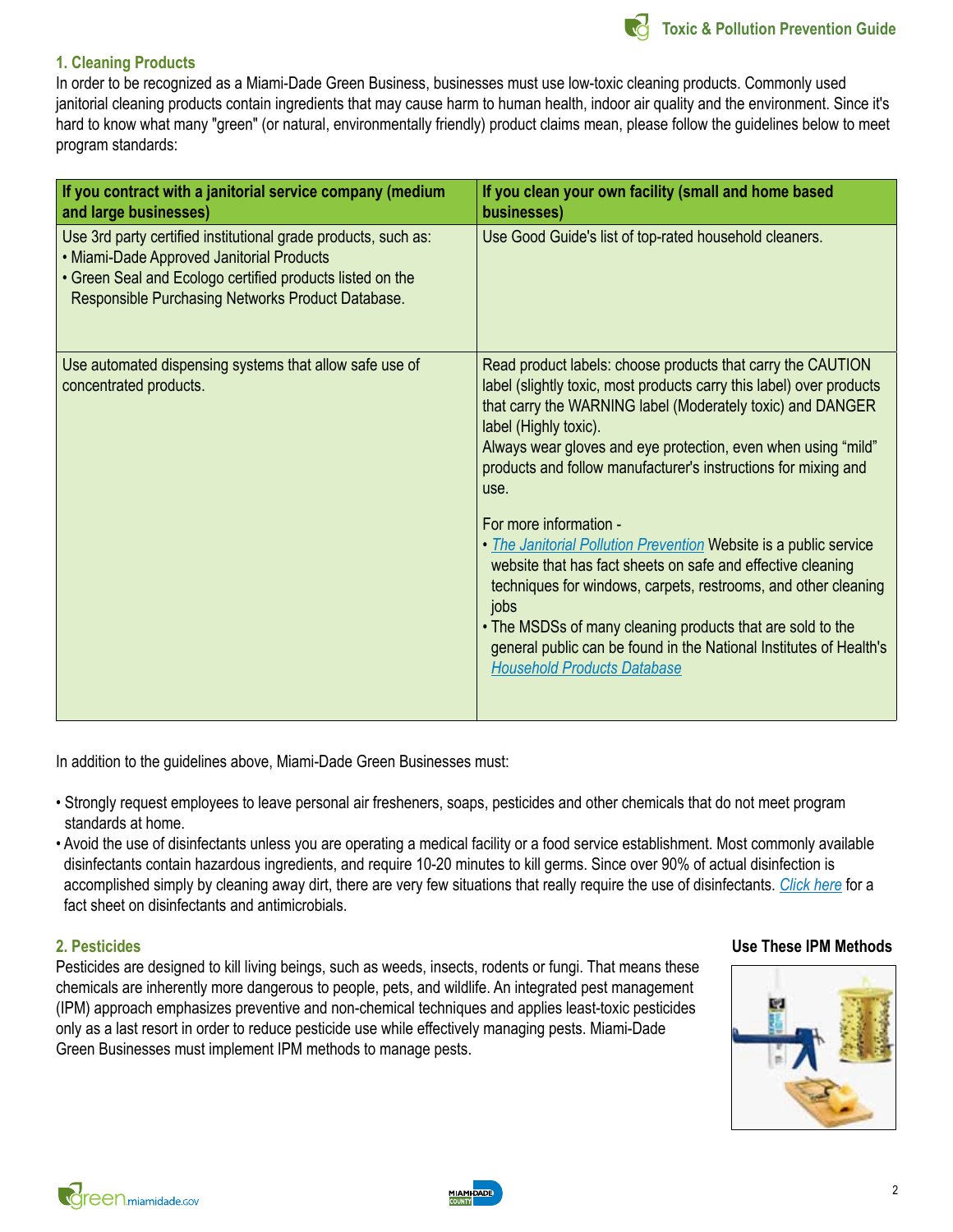

| If you contract with a pest control operator (large                                                                                                                                                                                                                                                                                                                                    | If you do not contract with a pest control operator (small      |
|----------------------------------------------------------------------------------------------------------------------------------------------------------------------------------------------------------------------------------------------------------------------------------------------------------------------------------------------------------------------------------------|-----------------------------------------------------------------|
| businesses, tenants in most commercial buildings)                                                                                                                                                                                                                                                                                                                                      | businesses)                                                     |
| Use a third party certified pest control operator (PCO), such as                                                                                                                                                                                                                                                                                                                       | Use the resources available through Northwest Coalition for     |
| EcoWise Certified or Green Shield Certified PCO.                                                                                                                                                                                                                                                                                                                                       | Alternatives to Pesticides, the Our Water Our World factsheets, |
| If your PCO is not certified, require them to:                                                                                                                                                                                                                                                                                                                                         | or the University of California's Pest Notes series.            |
| • use non-chemical means of pest control and prevention (i.e.<br>HEPA vacuums, caulking, traps).<br>. not use spray formulations of contact insecticides inside of a<br>building, will use baits in containers, cracks, crevices, and wall<br>voids and avoid perimeter spraying for ants and cockroaches.<br>· use a pesticide listed on Miami Dade's approved list of<br>pesticides. |                                                                 |

#### **3. Paints**

Paint can contain toxic heavy metals, while the solvents, particularly in oil-based paints, can consist of toxic and flammable petroleum-based products such as mineral spirits, toluene and xylene that emit volatile organic compounds (VOCs) which can combine with other pollutants to create ozone. Buy and use latex or water-based paints, finishes, and varnishes rather than oil-based paints. Buy zero- or low-VOC paints.



- Every major manufacturer has a zero- or low- VOC line. Amazon Paint offers 50% post consumer recycled content paint at competitive prices. Sherwin-Williams and Kelly-Moore offer zero or close to zero VOCs emission recycled content paint.
- Other options for less toxic paints are listed here: http://eartheasy.com/live\_nontoxic\_paints.htm#2d.
- Find a product certified by Green Seal as meeting their GS-11 standards for paints.

#### **4. Carpet**

When buying new carpet or replacing old ones choose carpets made with natural fibers, recycled nylon or low VOCs. VOCs (volatile organic compounds) are chemicals that under normal room conditions vaporize and enter the atmosphere. They contribute to indoor air pollution and can be found in carpet backing and paint.

#### **5. Aerosol Cans - Avoid using aerosols**

Elimination of aerosol cans will help businesses meet Miami-Dade Green Business standards. Aerosol particles can trigger asthma and other breathing problems because they are made up of very small droplets that are easily inhaled into the lungs.

Common household products such as pesticides, spray paint, cleaning supplies, keyboard dusters, and air fresheners have chemicals that can harm human health.

In addition to the product, up to 40% of the contents in an aerosol container can be propellants. Most propellants are petroleum products (propane, butane, etc.) that are highly flammable and can cause nervous system damage or asphyxiation at high concentrations, and dizziness and other narcotic effects in low concentrations.

While consumer products may be just as hazardous when dispensed from other containers, the use of aerosol containers may increase the likelihood that exposure will occur. Pump spray bottles are less likely to cause direct health hazards because they lack propellants and deliver the product in larger droplets that are less able to penetrate the lungs.

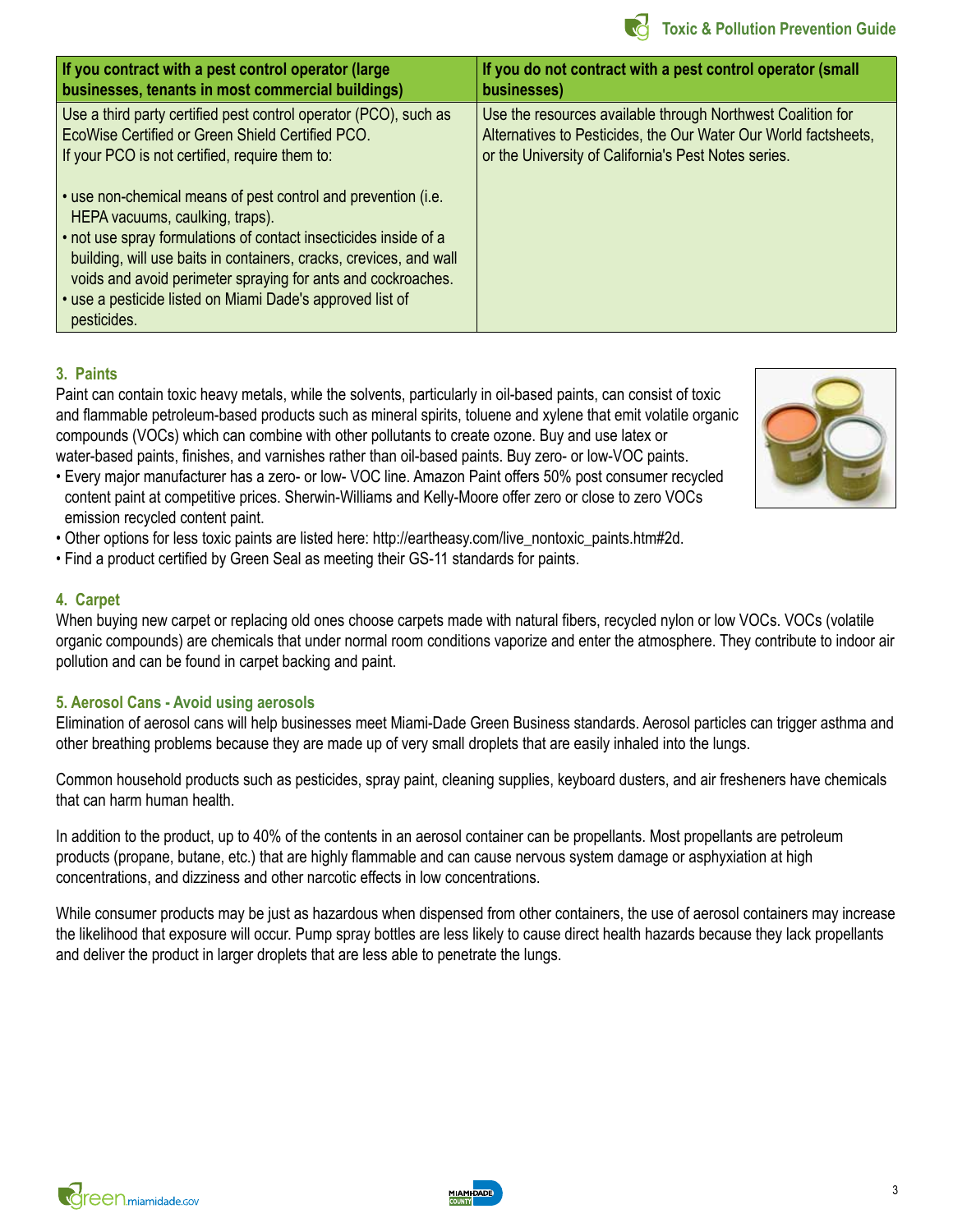

#### **6. Lighting**

In order to meet Miami-Dade Green Business standards, businesses must use energy efficient lighting (please see the Energy Conservation Resource Guide). However, several types of energy-efficient lamps contain mercury and/or lead and toxic heavy metals. Unfortunately, national fluorescent lamp labeling regulations do not require manufacturers to indicate how much mercury is in their lamps. To address this issue, use Miami-Dade-approved lamps, including:

- LEDs and low mercury CFLs instead of incandescents.
- LED Exit Signs
- Low mercury & energy-efficient T-8s (and T-5s).

When switching to linear T-8 fluorescent lamps, use electronic ballasts that are extra-efficient and have the NEMA Premium designation on their label to the greatest extent practicable. Acceptable brands of extra-efficient (NEMA Premium Efficiency) ballasts include GE UltraMax or UltraStart, Sylvania Quicktronic High Efficiency (QHE), Advance Optanium (Instant and Program Start), Universal Ultim8, or equivalent.

Low mercury fluorescents lights can often be identified with green-tipped ends.

#### **7. Chlorine Free Paper**

Chlorine-containing bleaching agents are often used to turn paper and janitorial products (paper towels, toilet paper, napkins, and toilet seat covers) bright white. The bleaching process can generate a toxic soup of various chlorinated pollutants. These substances tend to persist in the environment for a very long time, where they can harm wildlife and human health.

Look for brands that are unbleached or that are whitened using only oxygen, ozone, hydrogen peroxide or another chlorine-free process. (These products are sometimes labeled PCF for processed chlorine-free.) Some environmentally preferable janitorial paper products are also made with tree-free fibers, which save trees and are often easier to bleach than virgin tree fiber.

In order to qualify for Miami-Dade Green Business recognition, businesses must use office paper with recycled content. Choosing recycled paper that is also chlorine free will enable applicants to qualify for double credit. The EcoLogo certification label is a good indicator of Chlorine Free Paper with sufficient recycled content.

#### **8. Remanufactured Toner Cartridges**

Each year, millions of empty toner and inkjet cartridges used in laser printers, fax machines and copiers are discarded into landfills as hazardous waste. However, used toner cartridges can be remanufactured for reuse up to four times. Remanufacturers inspect empty cartridges for damage and then repair or replace broken parts, thoroughly clean the reusable components, and refill the cartridge with new toner. Remanufactured toner cartridges are often cheaper than new cartridges and are sold by most office supply stores (including Office Depot and Staples). Green Business applicants receive credit for using remanufactured toner cartridges.

- Find a manufacturer or vendor that sells remanufactured toner cartridges through EPA's supplier database.
- For information on advantages of using remanufactured toner cartridges, visit: *[http://www.informinc.org/fact\\_CWPtoner.](http://www.informinc.org/fact_CWPtoner.php#advantages) [php#advantages](http://www.informinc.org/fact_CWPtoner.php#advantages)*.

#### **9. Rechargeable Batteries**

Over 3 billion batteries are sold a year. All batteries are considered corrosive; if they leak, they can cause burns to eyes and skin. Depending on the type, they can contain cadmium, mercury, cobalt, copper, zinc, lead, manganese, nickel, and/or lithium. These heavy metals may leach from landfills, contaminate soil, and pollute surface water and groundwater. If incinerated, these toxic chemicals can be released into the air. Whenever possible, choose products that operate without batteries or use rechargeable batteries except for emergency equipment.

- Buy items that are solar-powered. Or buy products with Light-Emitting Diode (LED) lights because they require very little energy to operate and will make your batteries last longer.
- If you must buy batteries, buy nickel-metal-hydride (Ni-cad) and lithium rechargeable. Do not buy nickel cadmium (Ni-Cad) batteries due to shorter life span and higher toxicity. Keep batteries in the recharger until you need them so you don't drain their energy. (rechargeable battery image)